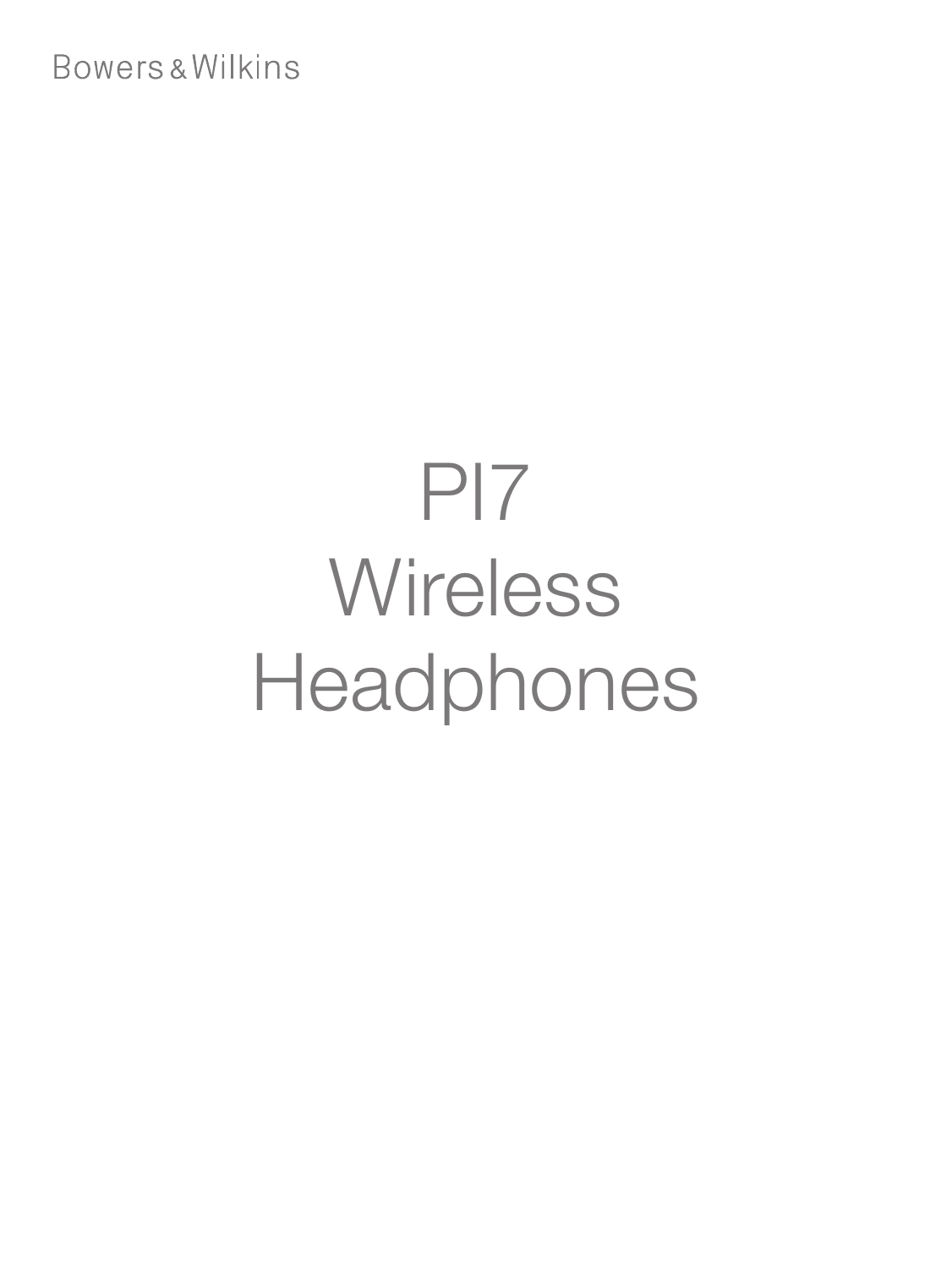# Welcome to Bowers & Wilkins and PI7

Thank you for choosing Bowers & Wilkins. When John Bowers first established our company, he did so in the belief that imaginative design, innovative engineering and advanced technology were keys that could unlock the enjoyment of audio in the home.

PI7 is a high performance in-ear headphone designed to deliver the highest quality mobile personal audio experience combined with the convenience of wireless operation and the serenity of noise-cancellation. This manual will tell you everything you need to know to get the most from your PI7 headphones.

Your PI7 can play music streamed wirelessly from your mobile phone, tablet or computer via Bluetooth. PI7 can also be used for wireless telephony.

PI7 Real World Listening features include our latest innovations in Adaptive Noise Cancellation, Ambient Pass-Through and enhanced Wear Sensing technologies. Our latest generation noise cancellation feature was designed from the ground up with intelligent environment sensing capabilities, automatically selecting the appropriate type of noise cancellation best suited to your surrounding environment, its only goal is to deliver an uncompromised listening experience. Ambient Pass-Through enables external sounds, such as conversation or safety announcements, to be heard clearly without any need to remove the headphones. The Wear Sensing feature enables PI7 to respond naturally, pausing and resuming the music simply by lifting either earpiece on or off your ear. These features can be enabled and further customised via the Bowers & Wilkins Headphone App available for free on iOS and Android devices.

PI7 incorporates a rechargeable battery case. When fully charged, depending on the degree of Bluetooth, Adaptive Noise Cancellation and Ambient Pass-Through use, the battery case can provide up to 20 hours of continuous wireless media streaming with noise cancellation enabled at average playback volume levels.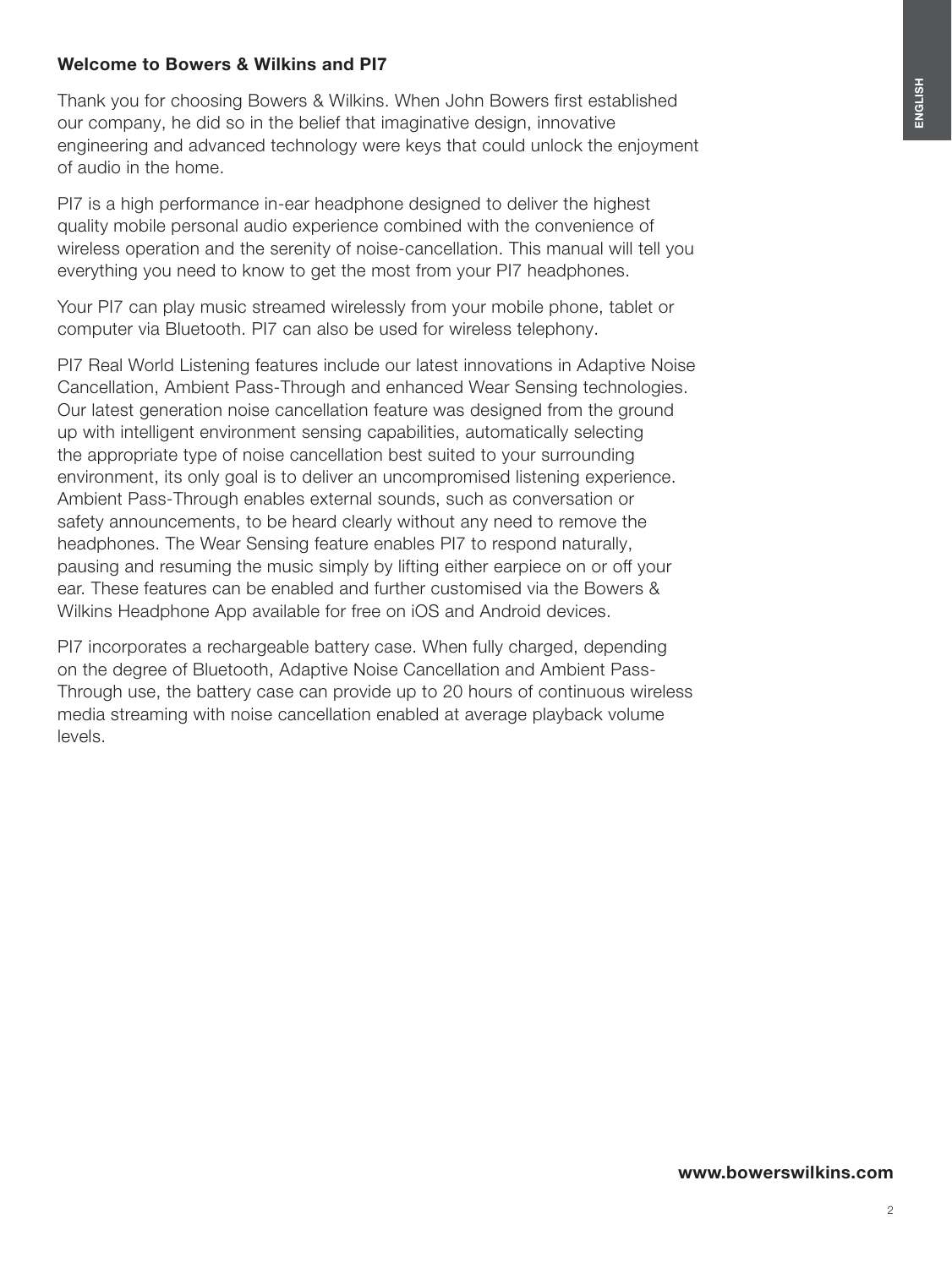# 1. PI7 Carton Contents

PI7 Headphones with Ear Tips (M) Charging Case USB-C Charging and USB-C to 3.5mm Audio Cable Ear Tips (S/L) Literature Pack

# 2. Getting to know your PI7

# 2.1 Switching Headphones On and Off

# Switching On/Off

PI7 does not have a power control, instead the power management is automatic. Your PI7 earbuds will automatically charge when placed into the charging case, and will be ready to use when they are removed from the case.

When your earbuds are removed from the charging case, and not used for 5 minutes, they will enter a power saving mode. To exist power saving mode, start using the earbuds again by connecting your paired device, streaming audio or placing the earbuds into your ears.

# 2.2 Headphone Controls

Each earbud has a Multi-function button located on the top cap of the earbud, see Diagram 1. The Multifunction button controls are as follows:

# Media Playback:

| <b>Function</b>     | Action                                                                 |
|---------------------|------------------------------------------------------------------------|
| Play or pause       | Press the Multi-function button<br>once.                               |
| Play to next track  | Press the Multi-function button<br>twice in quick succession.          |
| Play previous track | Press the Multi-function<br>button three times in quick<br>succession. |

#### Phone call functionality:

| <b>Function</b>             | Action                                                                                      |
|-----------------------------|---------------------------------------------------------------------------------------------|
| Answer call                 | Press the Multi-function button<br>once with incoming call.                                 |
| End call                    | When incoming call occurs,<br>press the Multi-function button<br>twice in quick succession. |
| Decline an<br>incoming call | Press the Multi-function button<br>twice in quick succession with<br>incoming call.         |

# 3. Intelligent Features

# 3.1 Adaptive Noise Cancellation

Noise cancellation is a series of advanced technologies that aids in removing undesired noise from the surrounding environment.

PI7 features our latest innovations in adaptive noise cancellation, this includes intelligent sensing that adapts noise cancellation and tuning best suited to your surrounding environment. As your surroundings change, noise cancellation will auto adapt to complement your new environment.

The noise cancellation features is activated by pressing the left (L) earbud Multi-function button for 1 second, additional 1 second presses cycle through the modes: On, Auto or Off. See Diagram 2 for button location.

|  | Mode | Application                                                                            |
|--|------|----------------------------------------------------------------------------------------|
|  | Ωn   | Removes undesired noise from the<br>surrounding environment.                           |
|  | Auto | Intelligently adapts noise cancellation<br>best suited to your current<br>environment. |
|  |      | Turns off the noise cancellation feature.                                              |
|  |      |                                                                                        |

## 3.2 Voice Assistance

Voice Assistance is activated by pressing the right (R) earbud Multi-function button for 1 second. See Digram 2 for button location.

## 3.3 Ambient Pass-Through

PI7 features ambient pass-through which lets some external noise from the surrounding environment, such as safety announcements or conversations, to be heard without taking the headphones off.

Ambient pass-through can be enabled or disabled through Bowers & Wilkins headphone App. The level of ambient pass-through, High/Low/Off, can be adjusted to suite your needs through the App.

#### 3.4 Wear Sensors

PI7 incorporate our latest enhanced wear detection sensors in both earbuds. The sensors enable intelligent battery conservation by entering power saving mode when removed from the ears. When worn again, PI7 automatically wakes and connects to the last connected Bluetooth device.

The senors will also pause audio when the earbuds are removed from your ears. Playback will auto resume when the earbud is placed back in the ear. Auto resume has been further optimised so it is ready only when you are.

Wear sensor can be turned off from the Bowers & Wilkins Headphone App.

Note: Take special care when wearing your earphones, hair or accessories trapped between your ears and the earbuds may interfere with proximity sensing.



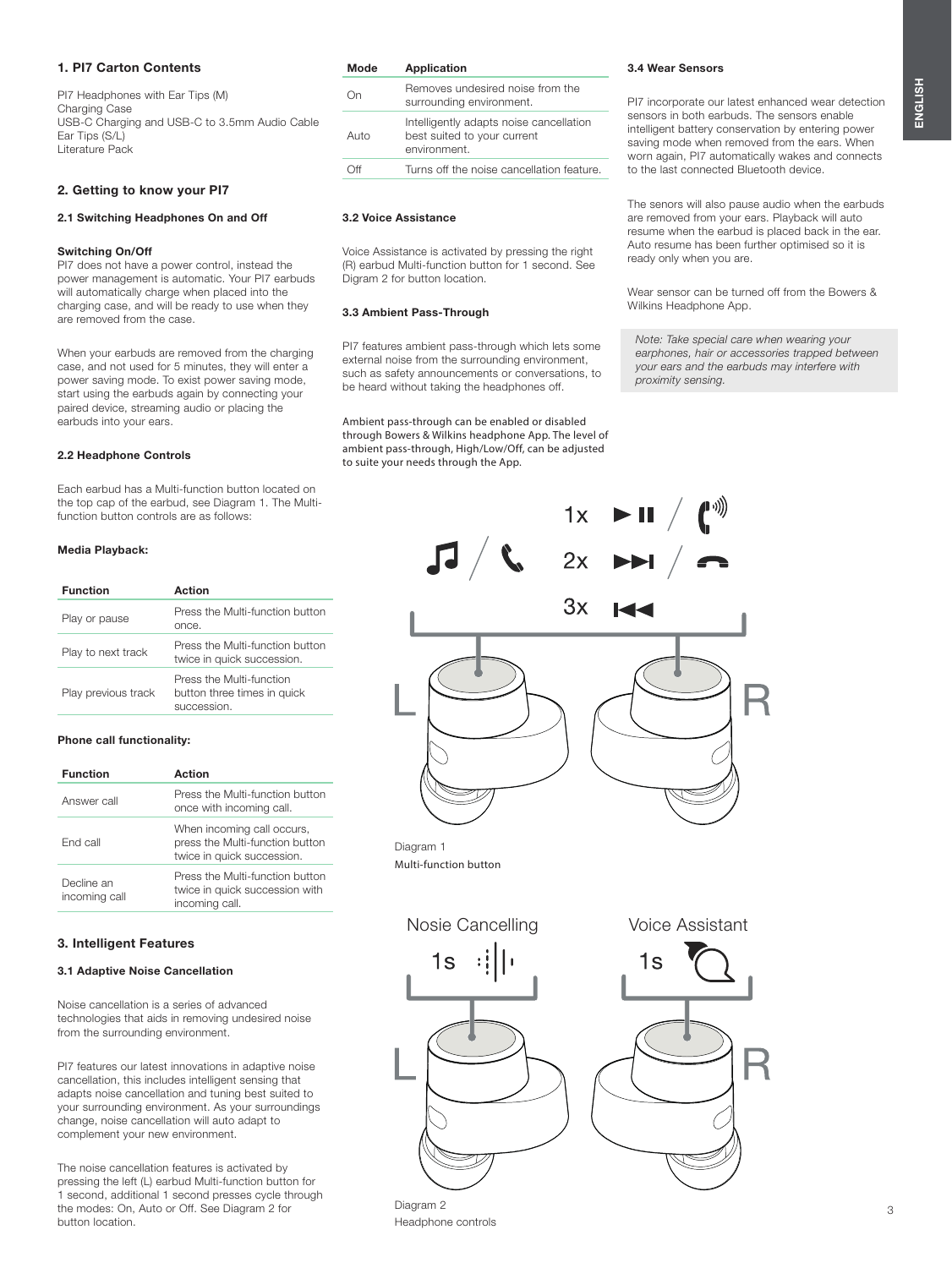# 4. Stowing the Earbuds

When not in use, the PI7 earbuds should be stored inside the charging case where they will be recharged ready for future use.

# 5. Battery Charging

PI7 ships with the case and earbud batteries partially charged and may be used immediately. For best practice we recommend fully charging the earbuds before first use. Please allow up to 3 hours for full charge.

To charge the PI7 earbuds:

- 1. Place the PI7 earbuds in the charging case.
- 2. Close the charging case lid.

To charge the PI7 charging case:

- 1. Use the supplied USB charging cable and connect the USB plug to a USB wall charger or a powered computer USB socket.
- 2. Then connect the USB-C end to the charging case USB-C socket.

Note: During charging, the case indicator will blink green. When fully charged, the indicator will remain illuminated. The case can be charged with or without the earbuds being housed inside the case.

To charge the PI7 case with a wireless charging station:

- 1. Place the carging case onto a wireless charging station.
- 2. Ensure that the rear of the charging case is on the charging station (with the case indicator facing up).

Note: During charging, the case indicator will blink green. When fully charged, the indicator will remain illuminated.

#### 5.1 Status Indicator

The status indicator is located on the front of the case. When the earbuds are placed in the case the LED provide information about the earbuds. When the earbuds are removed from the case the LED provides information on the charging case. See Diagram 3 for LED states.

# 5.2 Checking Battery Levels

You can check the case battery level by pressing the button on the outside of the case once. When both earbuds are stowed in the case, press the same button twice to see the earbuds battery level. See Diagram 4 for button location.



With the earbuds in the charging case

| <b>Illumination</b>     |                          | <b>Operational state</b>         |
|-------------------------|--------------------------|----------------------------------|
| Green (case lid open)   | ⊰∙⊱                      | Earbud battery charge $> 40\%$   |
| Yellow (after power on) | $\Rightarrow \leftarrow$ | Earbud battery charge >20%, <40% |
| Red (after power on)    | ⋚∙⋛                      | Earbud battery charge <20%       |
| Red (blinking)          | }∙⊱                      | Earbud factory reset             |
| Red (solid)             |                          | Hardware reset / system crash    |
| Blue (blinking)         | io —                     | Pairing mode enabled             |
| Blue (3 sec solid)      |                          | Pairing successful               |

With the earbuds removed from the charging case

| <b>Illumination</b>     |                 | <b>Owperational state</b>         |
|-------------------------|-----------------|-----------------------------------|
| Green (case lid open)   | $\Rightarrow -$ | Earbud battery charging > 40%     |
| Yellow (after power on) | ⊰<              | Earbud battery charging>20%, <40% |
| Red (after power on)    | $\geq$          | Earbud battery charging<20%       |
| Red (blinking)          | $\div$          | Factory reset                     |
| Red (solid)             |                 | Hardware reset / system crash     |
|                         |                 |                                   |

Diagram 3 Status indicator illuminations



Diagram 4 Case and earbud battery indicator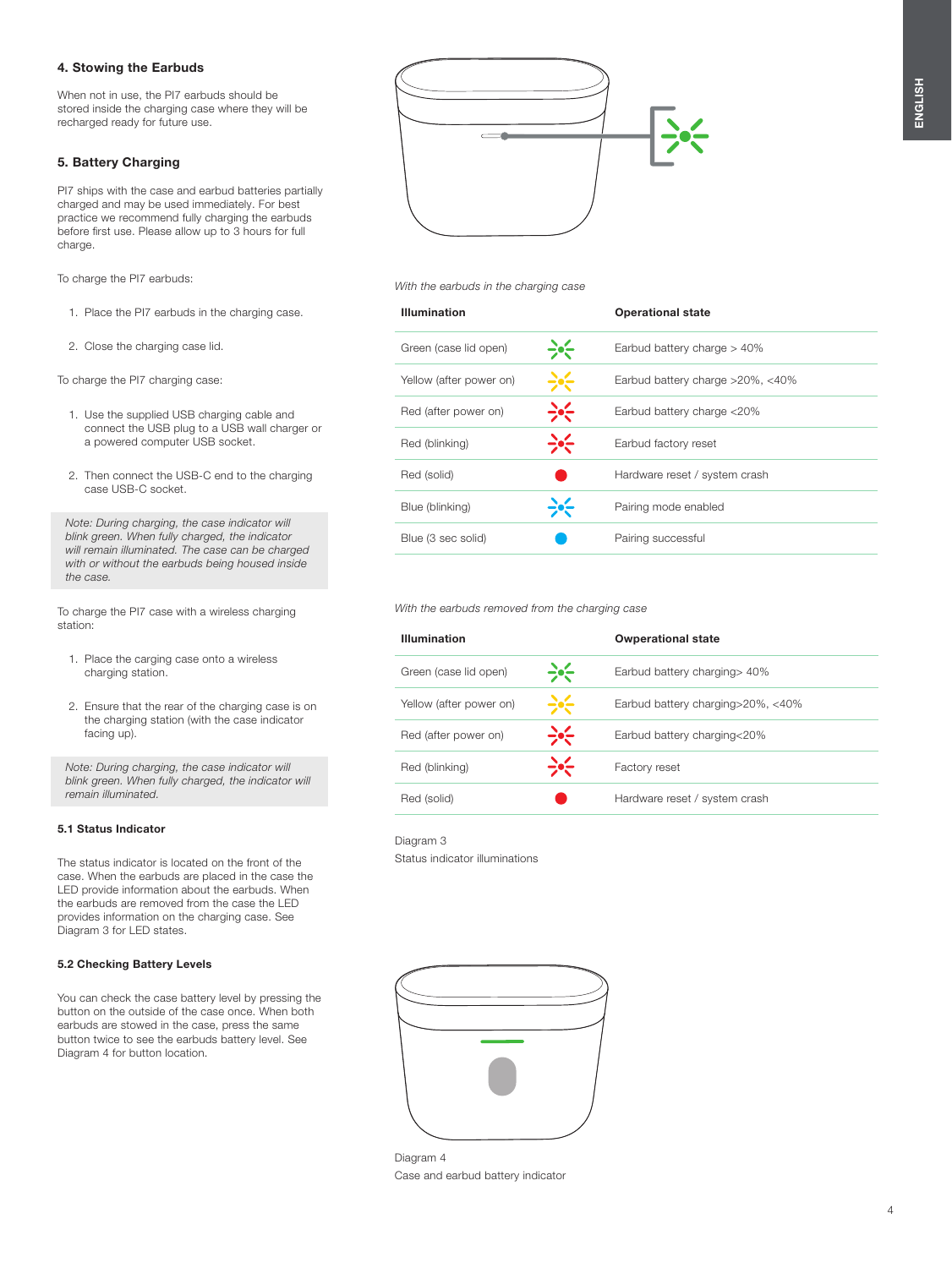# 6. Bluetooth Connectivity

#### 6.1 Pairing

Your PI7 earphones are designed to stream music wirelessly from Bluetooth audio devices, such as smartphones, tablets, or computers. To do so, the earphones and device must first be paired.

When you receive your PI7 earphones they will be ready to pair to any Bluetooth audio device.

# 6.1.1 iOS System / Android System without Google FastPair.

- 1. Download the Bowers & Wilkins Headphone App.
- 2. Open the case lid, the case indicator will flash blue.
- 4. Go to the Bluetooth pairing menu of your device and select the "Bowers & Wilkins PI7" from the device list.
- 6. The case indicator will change to solid blue to indicate pairing is successful.
- 7. Open the Bowers & Wilkins app and add the headphones.

Note: Your earphones will automatically exit Bluetooth pairing mode if no device is paired within 5 minutes. If pairing fails, the indicator will rapid flash blue, please try pairing again.

To pair to a subsequent device. See Diagram 4:

- 1. Open the case lid with the earbuds places inside the case.
- 2. Press and hold the button inside the case for between 1 and 5 seconds, the case indicator will flash blue.
- 4. Go to the Bluetooth pairing menu of your new device and select the "Bowers & Wilkins PI7" from the device list.
- 6. The case indicator will change to solid blue to indicate pairing is sucessful.

PI7 can remember up to 3 paired Bluetooth Devices. Repeat the above steps to pair more devices.

Note: Your earbuds will automatically exit Bluetooth pairing mode if no device is paired within 5 minutes. If pairing fails, the indicator will rapid flash blue, please try pairing again.

#### 6.1.2 Google FastPair (For Android System integrated with GFP Feature)

To add your headphones:

- 1. Place the case no further than 10cm (4 inches) away from Android device (BT enabled) and open the PI7 case lid.
- 2. A GFP (Google FastPair) notification window will pop up showing "Bowers & Wilkins PI7 detected" and request to start the pairing process.
- 3. Press "Notification" button on the window to enable the pairing, successfull connection will be shown in GFP window.
- 5. Once paired:
	- o GFP window will direct you to the Google Play store to download and Install the Bowers & Wilklins App.
	- o L/R Earbud and case Battery Level can be seen on the GFP window

# 6.2 Disconnect from a Device

You can quickly disconnect PI7 from a device by putting the earbuds back to the case. Alternatively, you can manage connection in further detail using the Bowers & Wilkins Headphones app under Connections.

#### 6.3 App features

The Bowers & Wilkins Headphones app provides extended setup and adjustments to features such as Adaptive Noise Cancellation, Ambient Pass-Through, and Wear Sensors. The app also provides further customisations such as voice prompt, level of ambient pass-through, connection management, and headphone software updates. The app is available as a free download on iOS and Android devices.

To add your headphones:

- 1. From your mobile device, download and install the Bowers & Wilkins Headphones app.
- 2. Launch the app, then read and follow the instructions pertaining app notification and permissions.
- 3. After reaching the main screen, simply tap + and following the in-app instructions.

# 6.4 Headphone Software Update

Bowers & Wilkins will occasionally make available software updates that refine and optimise the performance of your headphones or add new features.

The Bowers & Wilkins Headphones app will notify you when a software update is available, tap on the notification and follow the in-app instructions.







Diagram 4 Bluetooth pairing - subsequent device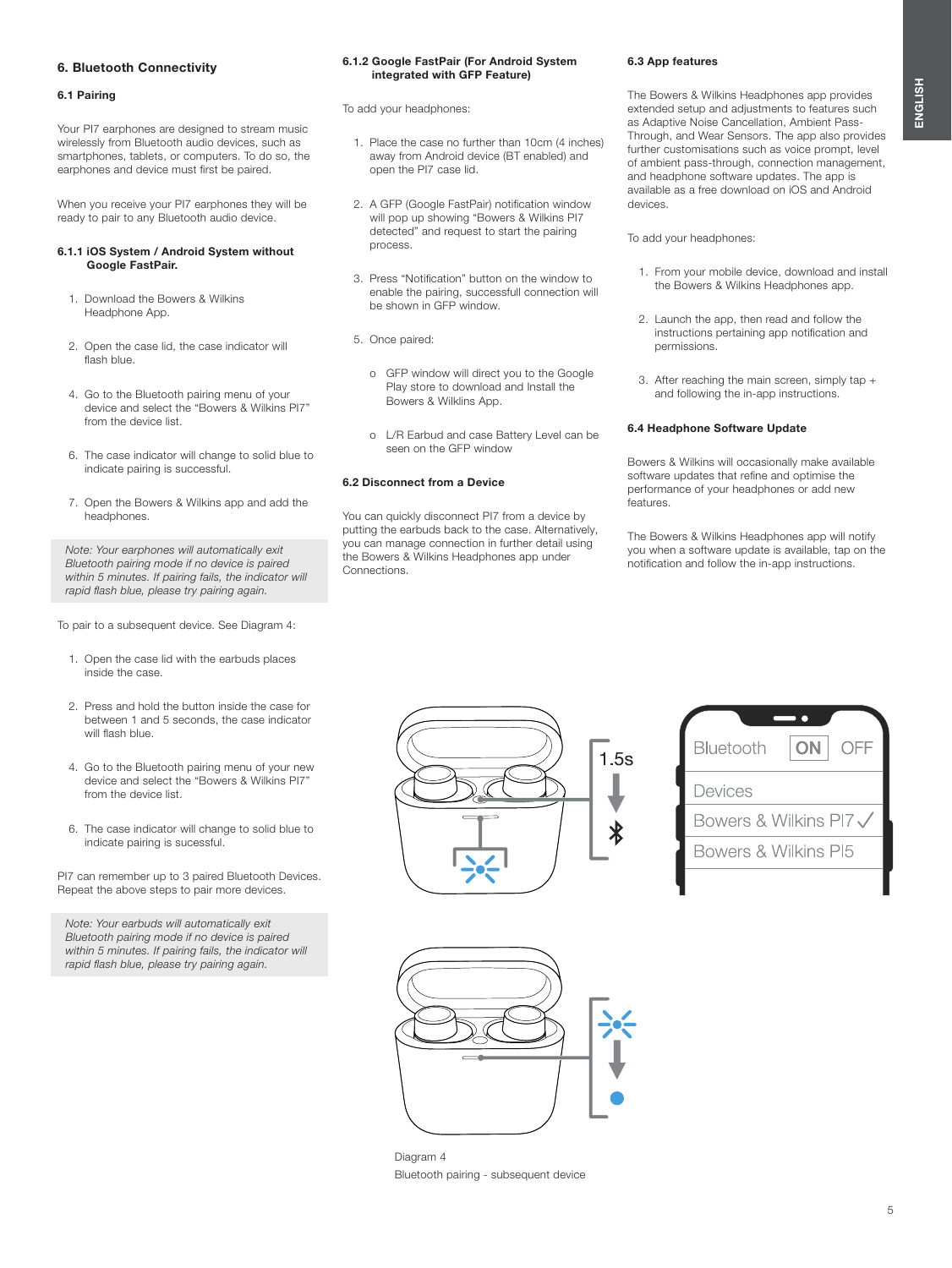# 7. Wearing Your Headphones

Wearing your headphones correctly will help ensure you get the best possible experience, see Diagram 5. Like many in-ear earphones, PI7 earbuds are designed to seal the ear canal in order to perform optimally. Ear tips come in three sizes (small, medium and large). Finding the proper size for your ear is critical to obtaining a good seal and ensure PI7, and the advanced features such as Adaptive Noise Cancellation, perform optimally.

- 1. Identify the left and right earbud by finding the L and R identification located on the inner side on each earbud.
- 2. Place the earbuds in your ear and twist the ear bud backwards slightly so that the tips engages comfortably with the opening of the ear canal.
- 3. If the earbud tip feels to large or small try another size ear tip to ensure the best possible fit.

Note: To optimise call quality, please ensure the microphone located underneath the earbud is facing outward, see Diagram 5.

# 8. Media Streaming

- 8.1 Connecting your case to media source with the supplied USB type-C-to-3.5mm or USB type-C-to-C Cable for media streaming, see Diagram 6.
	- 1. Connect the supplied cable to the case and the source device.
	- 2. Your PI7 will automatically start streaming.

Note: For Mac user, for the 1st time streaming, go to output control under Sound Setting and select "Bowers & Wilkins PI7"

#### 8.2 Pairing secondary/subsequent headphone (ONLY Bowers & Wilkins) to the case for media streaming, see Diagram 7.

Your case can also pair with another Bowers & Wilkins Headphone for media streaming

- 1. Connect the supplied cable to the case and the source device.
- 2. Press and hold the outside button for 3 seconds until the LED flashing blue light.
- 3. Switch the headphone into pairing mode.
- 4. The case LED will change to a solid blue light to indicate the connection completed.
- 5. Once paired, Press the external case button:
	- 1x to START the streaming
	- 2x to STOP the streaming

Note: Both earbuds have to be inside the case while using the secondary headphone. Once the subsequent headphone is paired, the paired history will be deleted.



Wearing your headphones





Diagram 6 Media streaming



Connect the case to the source.



 $\overline{2}$ 

Hold the button for 3 seconds/ Flashing blue light.



Press the button 1x to start, 2x to stop.



Secondary/Subsequent Headphone in pairing mode.





Diagram 7 Secondary / subsequent headphone streaming